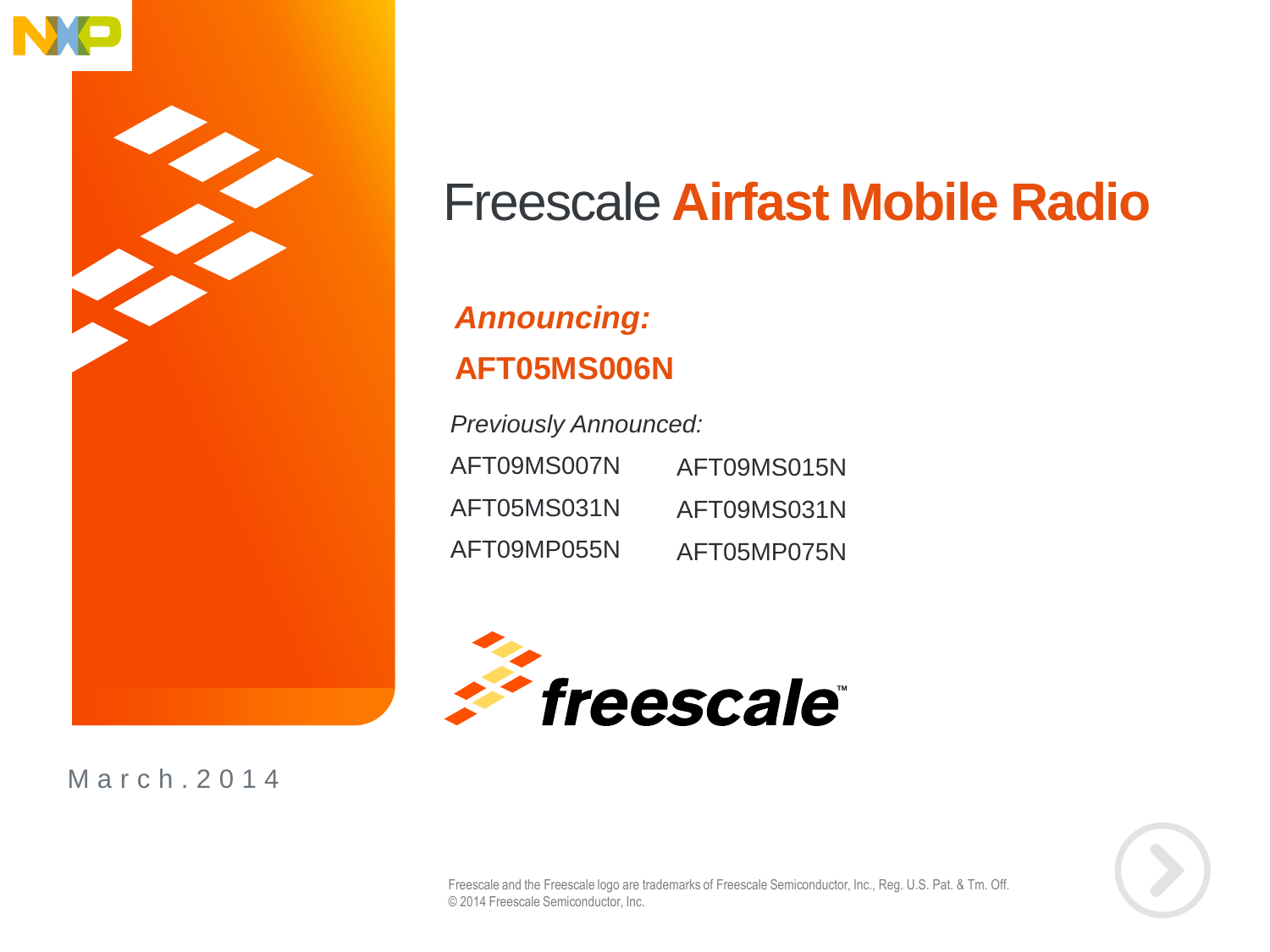# Mobile Radio Applications



**Public Safety: P25,TETRA**

**Transportation**



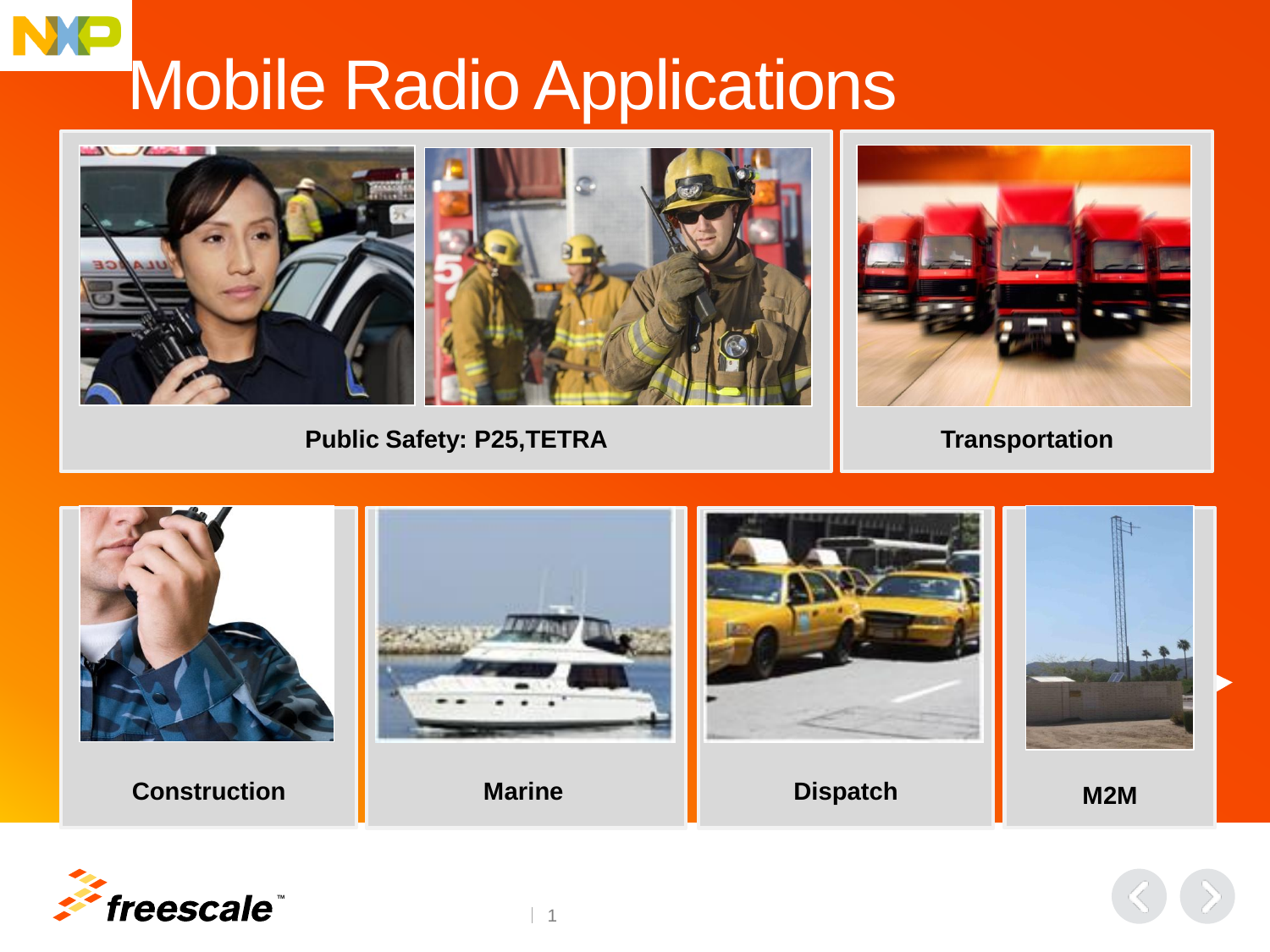# **RF Mobile Radio Challenges**



- •Reliability / Ruggedness / Stability
	- Mission critical applications
	- Harsh, uncontrolled environment
- Reduce equipment size
	- Smaller vehicles
	- Reduce installation costs
- Increase features without increasing size
	- Reduce installation costs
	- Multi-band / multimode radios

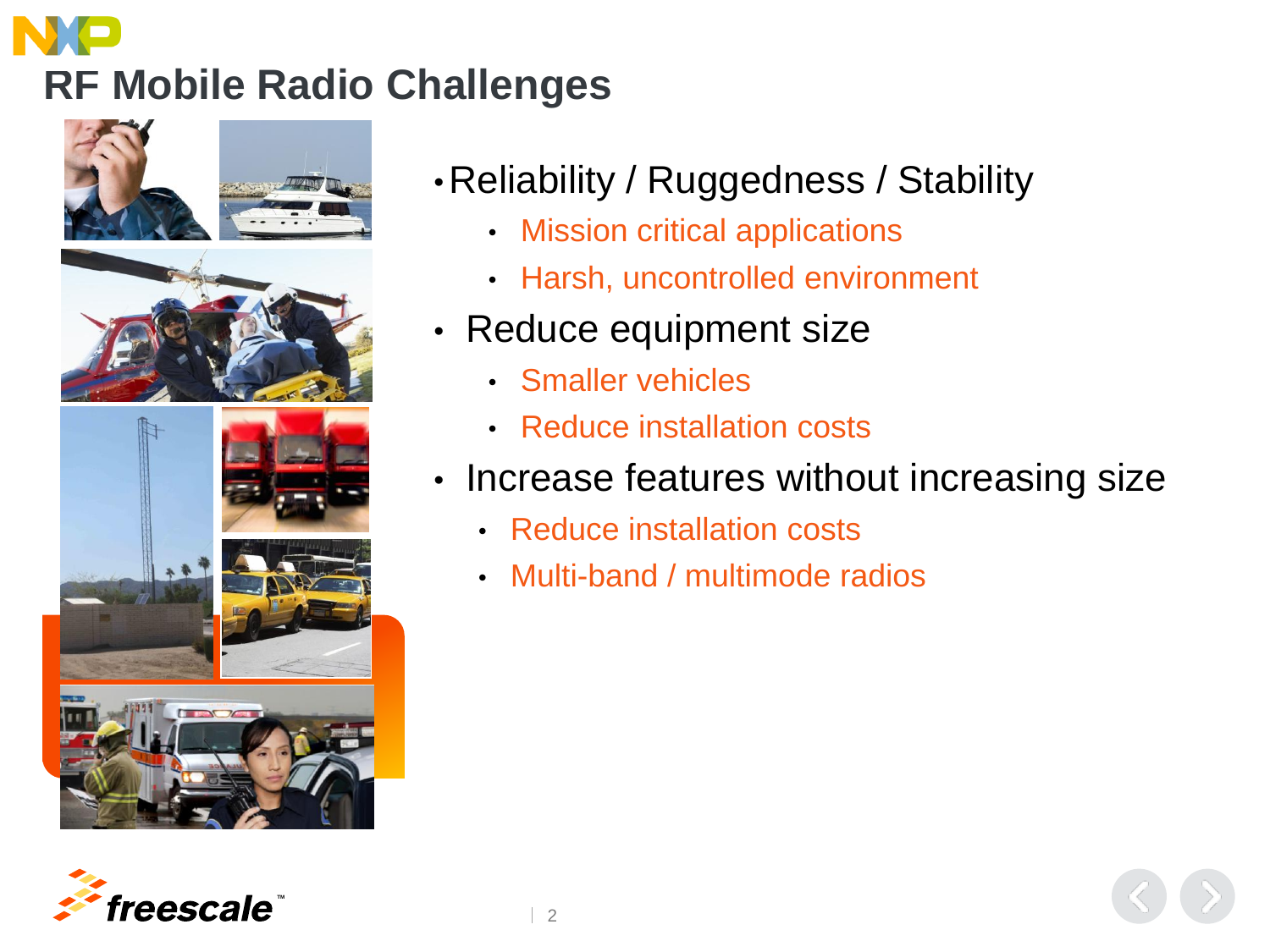## **Radio Technology Forums**

#### Airfast: A New Standard

**RF Land Mobile Market Focus**

**Mobile Radios**



**M2M Communications / Remote Monitoring**





- VHF, UHF and 900 MHz devices
- Output power from 6 W to 75 W
- Exceptional ruggedness  $-$  > 65:1 VSWR
- High efficiency
- High gain ranging from 15 dB to 21 dB
- Exceptional thermal performance
- Available in over-molded plastic and air cavity ceramic packages
- Advanced, integrated ESD protection



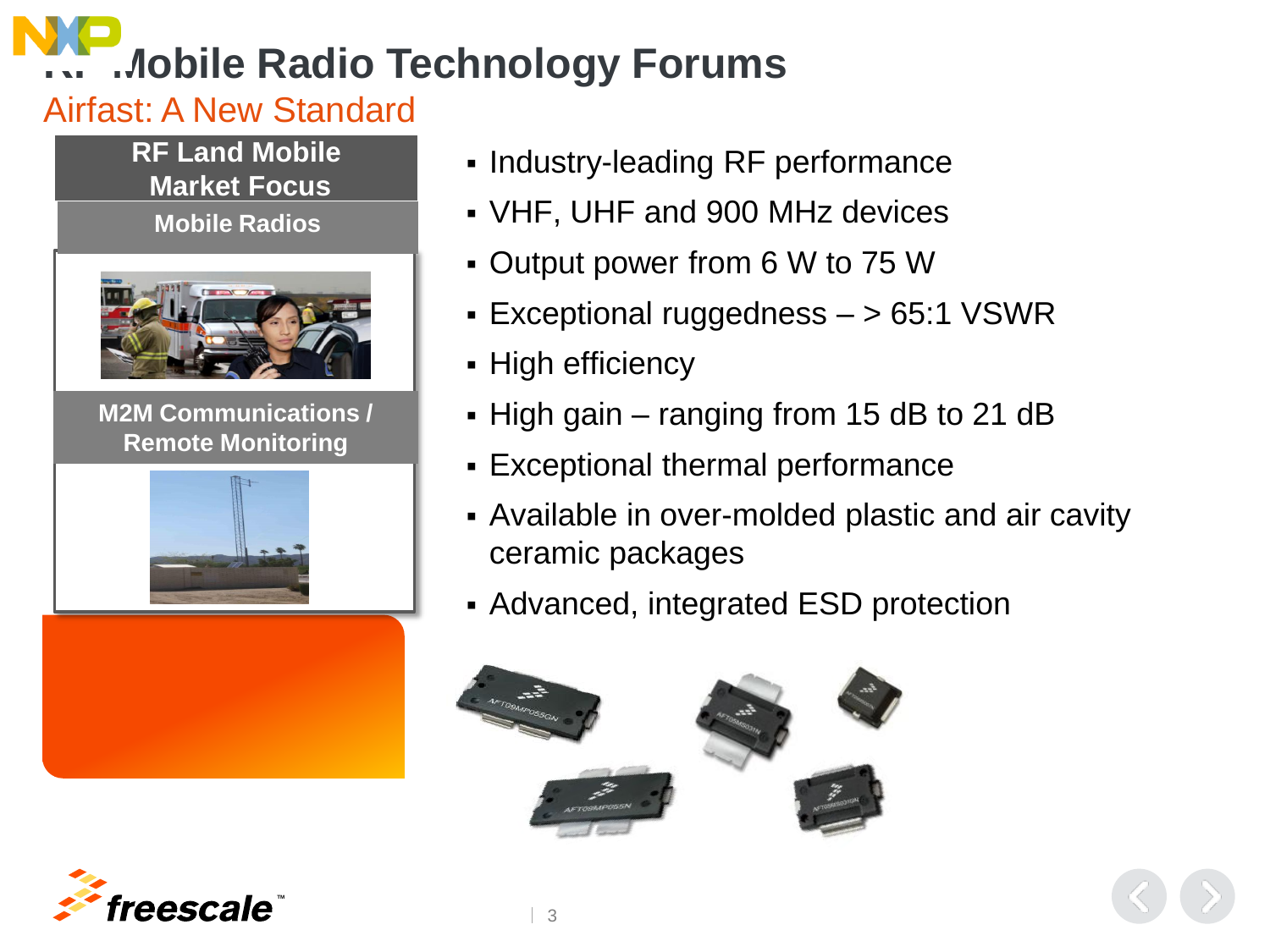## **Freescale Solutions: Airfast Mobile Radio Devices**

#### **Features include**

- Best ruggedness in the industry:
	- − LDMOS devices handle > 65:1 VSWR with 3 dB overdrive
- High gain
	- − eliminates stages, reducing system cost
- High efficiency
	- − allows use of smaller heatsinks and housings
	- − less heat improves reliability
- Broadband capability
	- − enables full performance across complete LMR band
	- − slightly reduced performance across multiple bands.
- Available in over-molded plastic packages and air cavity ceramic packages
- Freescale longevity program

Freescale announces the 6 W Airfast device for handheld/portable applications. The new device offers high performance at a lower power level and lower price point than the 7 W device. It joins the previous announced devices in the Freescale mobile radio portfolio. These devices are designed for mobile applications operating at frequencies from 136 to 941 MHz.

This device provides significantly improved performance over previous generation devices.

High gain enables reduction in the number of stages. Efficiency improvements dramatically reduce heatsink size.

Ruggedness enables reliable operation in extreme environments.

#### **Announced June 2013**

AFT09MS007N – now in production AFT09MS015N – now in production AFT09MP055N – now in production

 $\begin{array}{\begin{array}{\small \end{array}}$ 

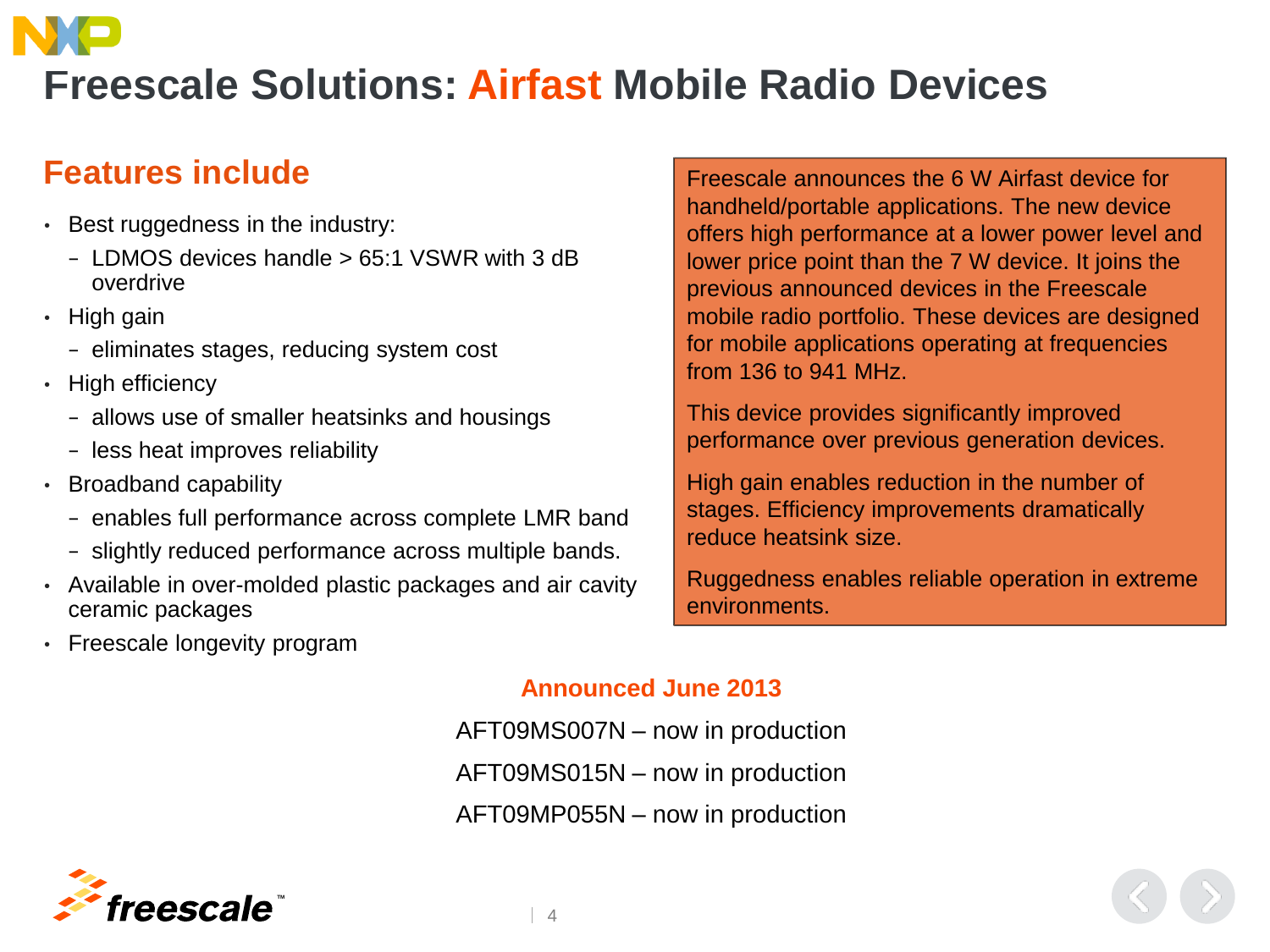## **Key Product Features**

Designed for 7.5 V and 12 V Operations at Frequencies between 136-941 MHz

| XX                          | AFT05MS006N                                       | AFT09MS007N                                                 | AFT09MS015N                                              |
|-----------------------------|---------------------------------------------------|-------------------------------------------------------------|----------------------------------------------------------|
| <b>PLD-1.5W</b><br>Package* | • 136-941 MHz                                     | • 136-941 MHz                                               | • 136-941 MHz                                            |
|                             | $\cdot$ > 6 W output power at 7.5 V               | • > 7 W output power at 7.5 V                               | $\cdot$ > 16 W output power at 12.5 V                    |
|                             | • Ruggedness > 65:1 VSWR                          | • 3 W output power at 3.6 V                                 | • Ruggedness > 65:1 VSWR                                 |
|                             | . High gain < 0.02 W drive for<br>rated power out | • Ruggedness > 65:1 VSWR<br>• High gain < 0.025 W drive for | $\cdot$ High gain $< 0.5$ W drive for<br>rated power out |
|                             | • Over-molded plastic package:<br><b>PLD-1.5W</b> | rated power out                                             | • Over-molded plastic package:<br><b>PLD-1.5W</b>        |
|                             |                                                   | • Over-molded plastic package:<br><b>PLD-1.5W</b>           |                                                          |
| *not actual size            |                                                   |                                                             |                                                          |

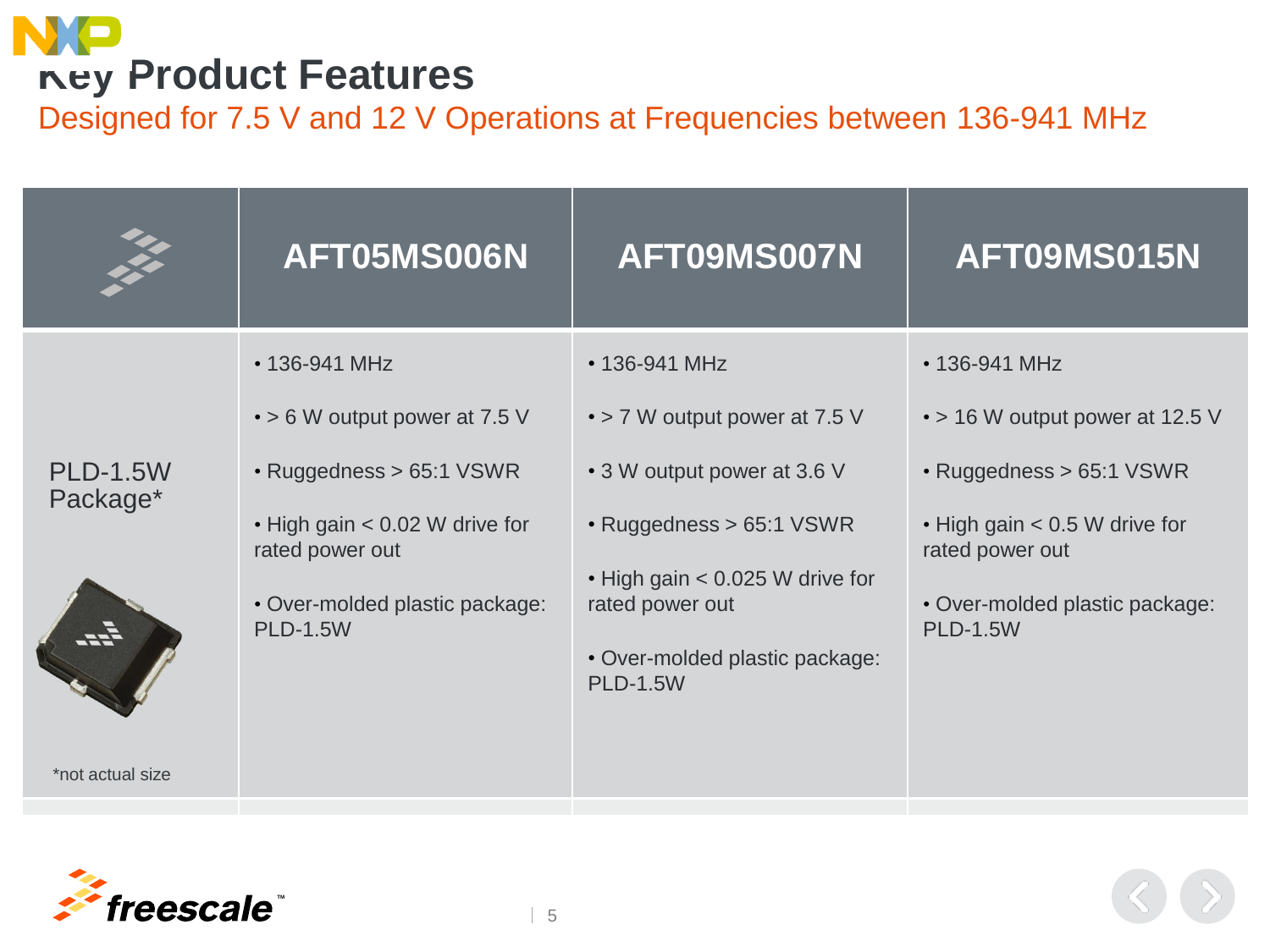

Characterized for 12.5 V-13.6 V Operations at Frequencies between 136-941 MHz

| AFT05MS031N                                                            | AFT09MS031N                                                                       | AFT09MP055N                                                              | AFT05MP075N                                                              |
|------------------------------------------------------------------------|-----------------------------------------------------------------------------------|--------------------------------------------------------------------------|--------------------------------------------------------------------------|
|                                                                        |                                                                                   |                                                                          |                                                                          |
| • 136-520 MHz                                                          | • 764-941 MHz                                                                     | •761-941 MHz                                                             | • 136-520 MHz                                                            |
| • > 31 W output power at 13.6 V                                        | • > 31 W output power at 13.6 V                                                   | • > 55 W output power at 12.5 V                                          | • > 75 W output power at 12.5 V                                          |
| • Ruggedness > 65:1 VSWR                                               | · Ruggedness >65:1 VSWR                                                           | • Ruggedness > 65:1 VSWR                                                 | · Ruggedness > 65:1 VSWR                                                 |
| . High gain < 0.5 W drive for<br>rated power                           | • High gain < 0.6W drive for rated<br>power                                       | • High gain < 2 W drive for rated<br>power                               | . High gain < 1 W drive for rated<br>power                               |
| • 2 lead over-molded plastic<br>package<br>$-TO-270-2$<br>$-TO-270G-2$ | • 2 lead over-molded plastic<br>package<br>$\blacksquare$ TO-270-2<br>■ TO-270G-2 | • 4 lead over-molded plastic<br>package<br>■ TO-270WB-4<br>■ TO-270WBG-4 | • 4 lead over-molded plastic<br>package<br>■ TO-270WB-4<br>■ TO-270WBG-4 |

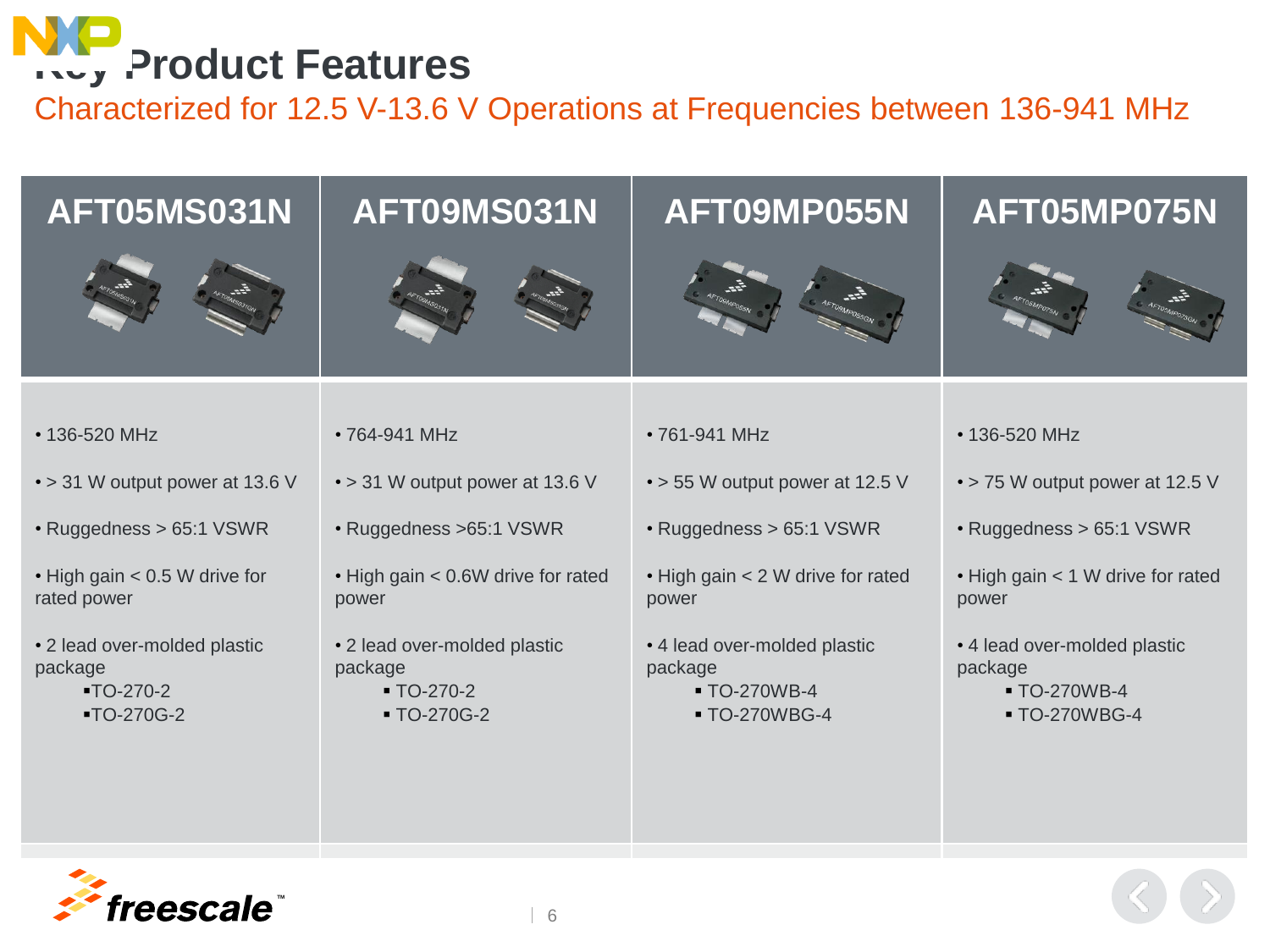





#### Reference Design Features

- Compact size
- Full performance
- Standard components
- Easy to duplicate

7

- Low cost PC similar to FR4
- Full range of reference designs covering all mobile radio bands and power levels in development

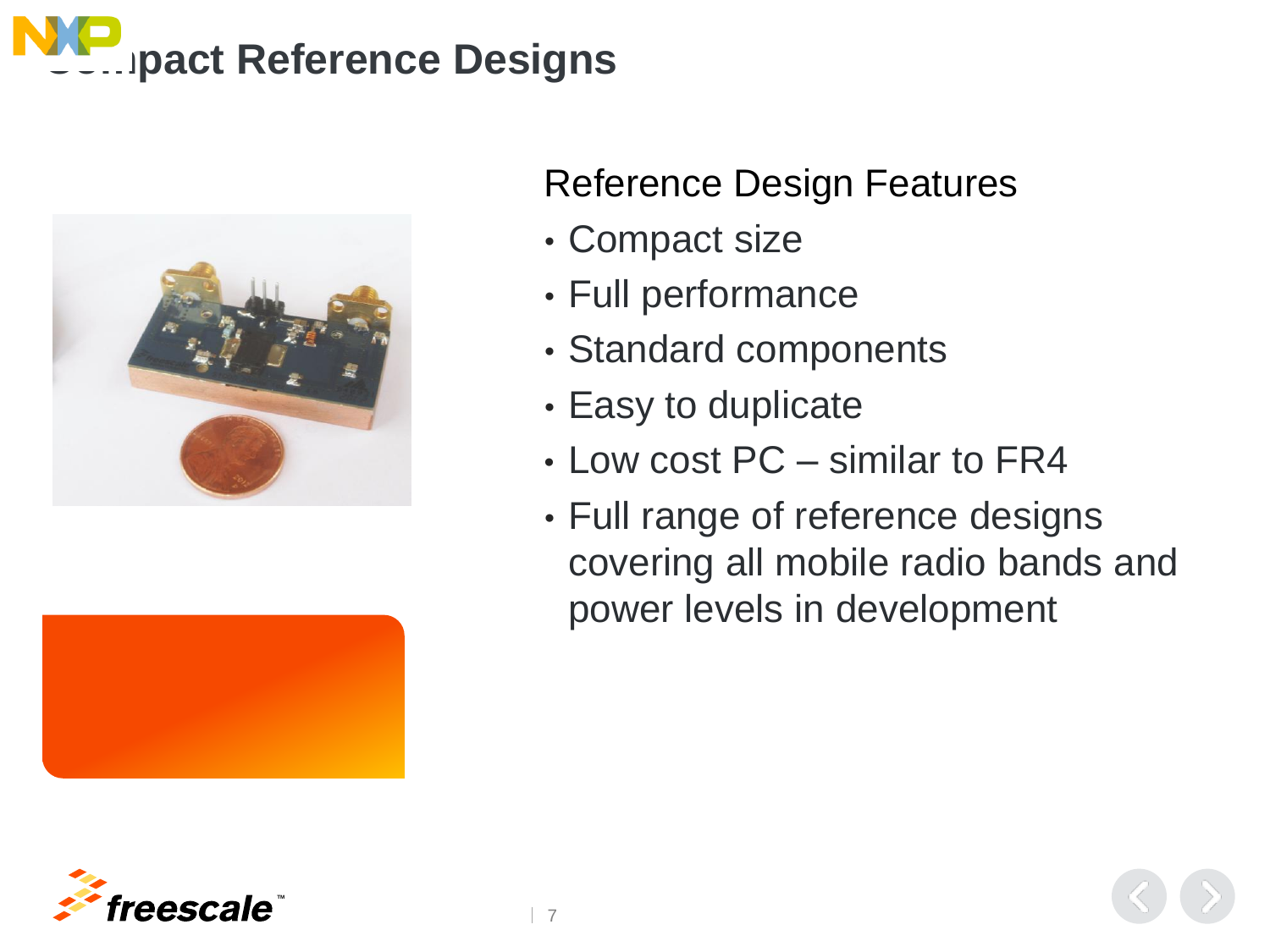# **Why Airfast Mobile Radio Transistors**

#### • **Ruggedness, Stability and Reliability**

- −Mission critical applications require mobile transmitters to operate even under non-ideal conditions
	- poorly regulated supply voltage
	- poorly maintained feed lines and antennae

#### • **Higher efficiency**

- −High efficiency = less heat
- −Lower temperatures improve reliability, key for radios used for mission critical applications

#### • **Compact circuit size**

- −Reduce radio size to fit "under dash" in smaller cars
- −New multi-band radios can implement multiple transmitters in existing circuit space

#### • **Linearity**

−New digital modulation formats require that the amplifier be linear, while still maintaining high efficiency

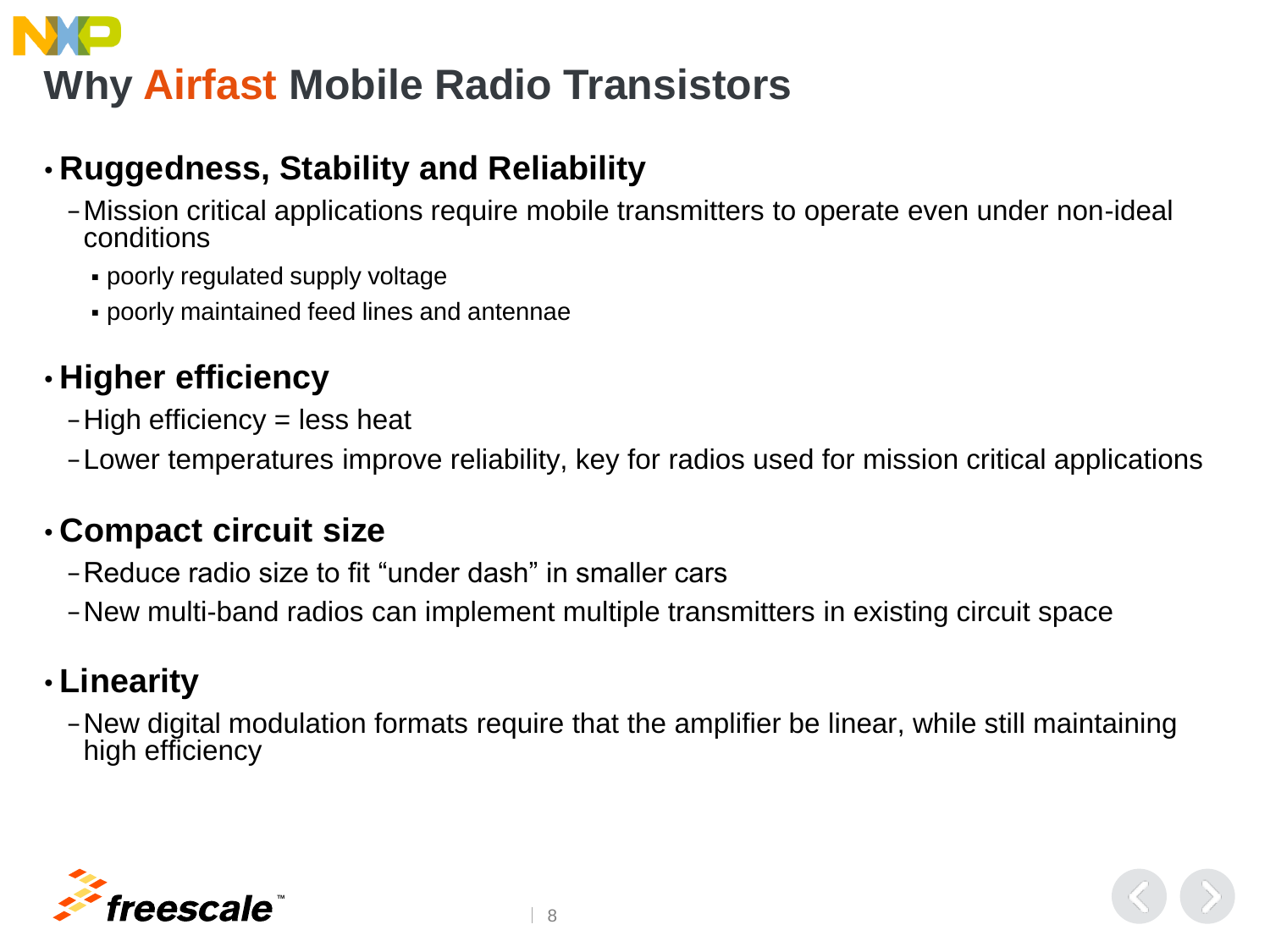

### **RF**

#### **RF Power Products** Support Documentation

- **[www.freescale.com/RFpower](http://www.freescale.com/RFpower)**
	- − 50 V LDMOS [White Paper](https://www.freescale.com/security/public/login.LoginActionController.sp)
	- − Application notes
	- − Data sheets
	- − MTTF calculators
	- − Package index
	- − Portfolio application pages
	- − Product summary pages
	- − RF Power selector tool
- **Models**
	- − ADS and AWR compatible large-signal models in development
	- − [www.freescale.com/RF/models](http://www.freescale.com/rf/models)
- **Evaluation Boards**
	- − Test fixtures & test fixture kits available upon request, via your local sales or distribution contact.
- **Application Support**
	- − Direct assistance available by Freescale RF applications team, via your local sales or distribution contact.
- **Freescale Product Longevity Program**
	- − [www.freescale.com/productlongevity](http://www.freescale.com/productlongevity)
- **You Tube Videos**
	- − [www.youtube.com/freescale](http://www.youtube.com/freescale) *(search "RF Power")*
- **Social Media**
	- − Blogs & Twitter ([@RFLeonard](http://twitter.com/rfleonard))



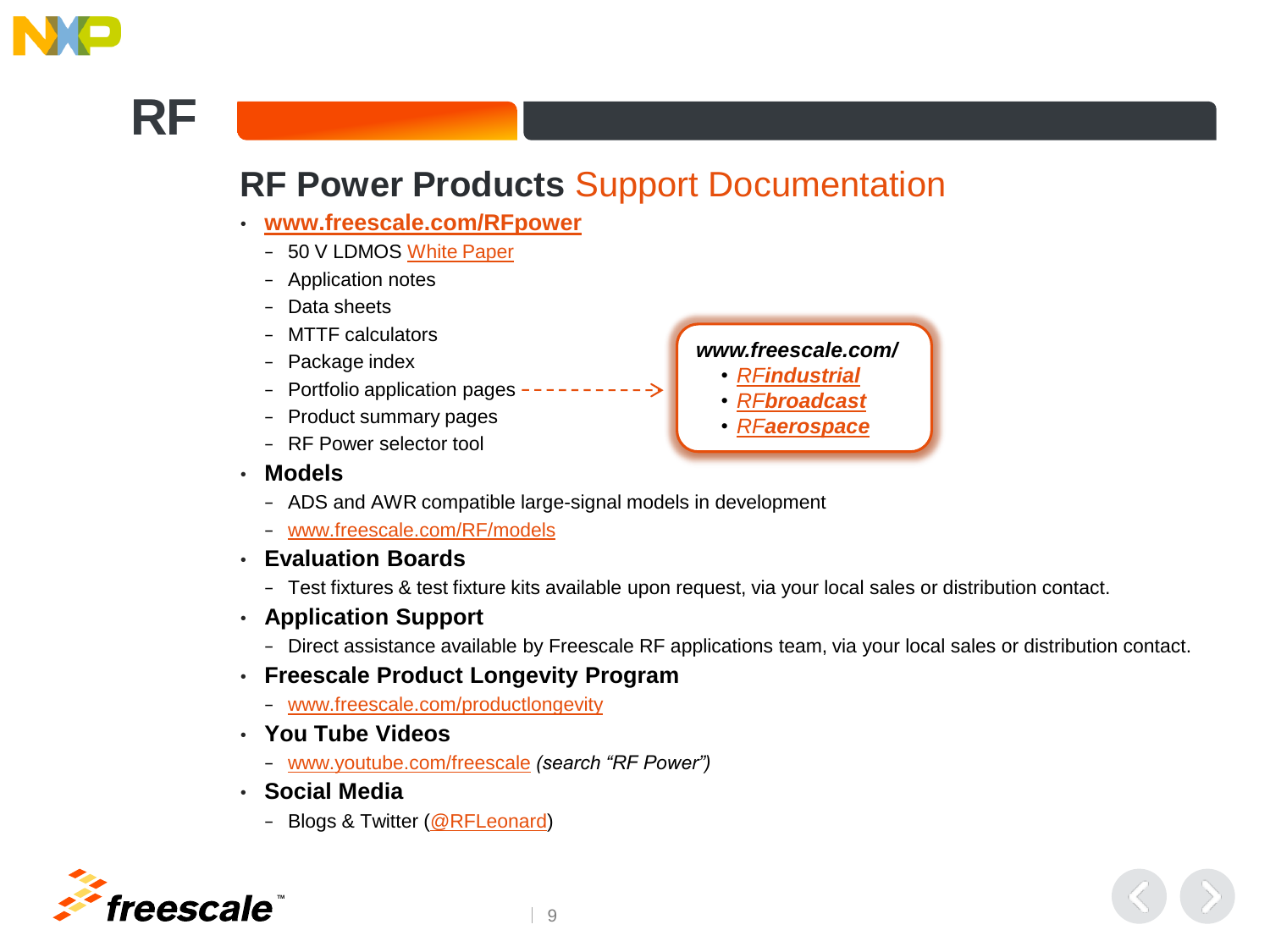



### **[freescale.com/RFpower](http://www.freescale.com/RFpower)**